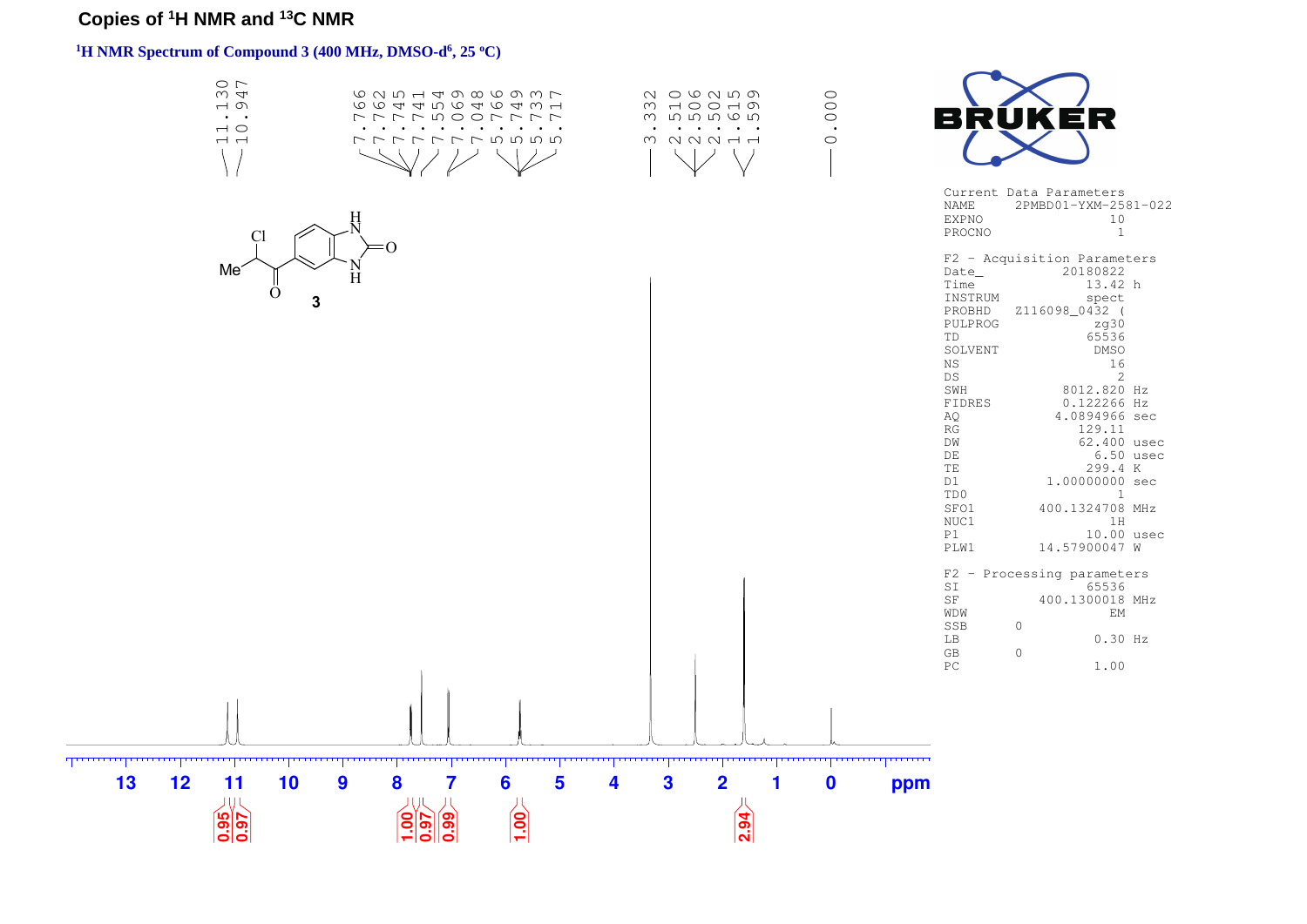#### **<sup>13</sup>C NMR Spectrum of Compound 3 (100 MHz, DMSO-d<sup>6</sup> , 25 <sup>o</sup>C)**

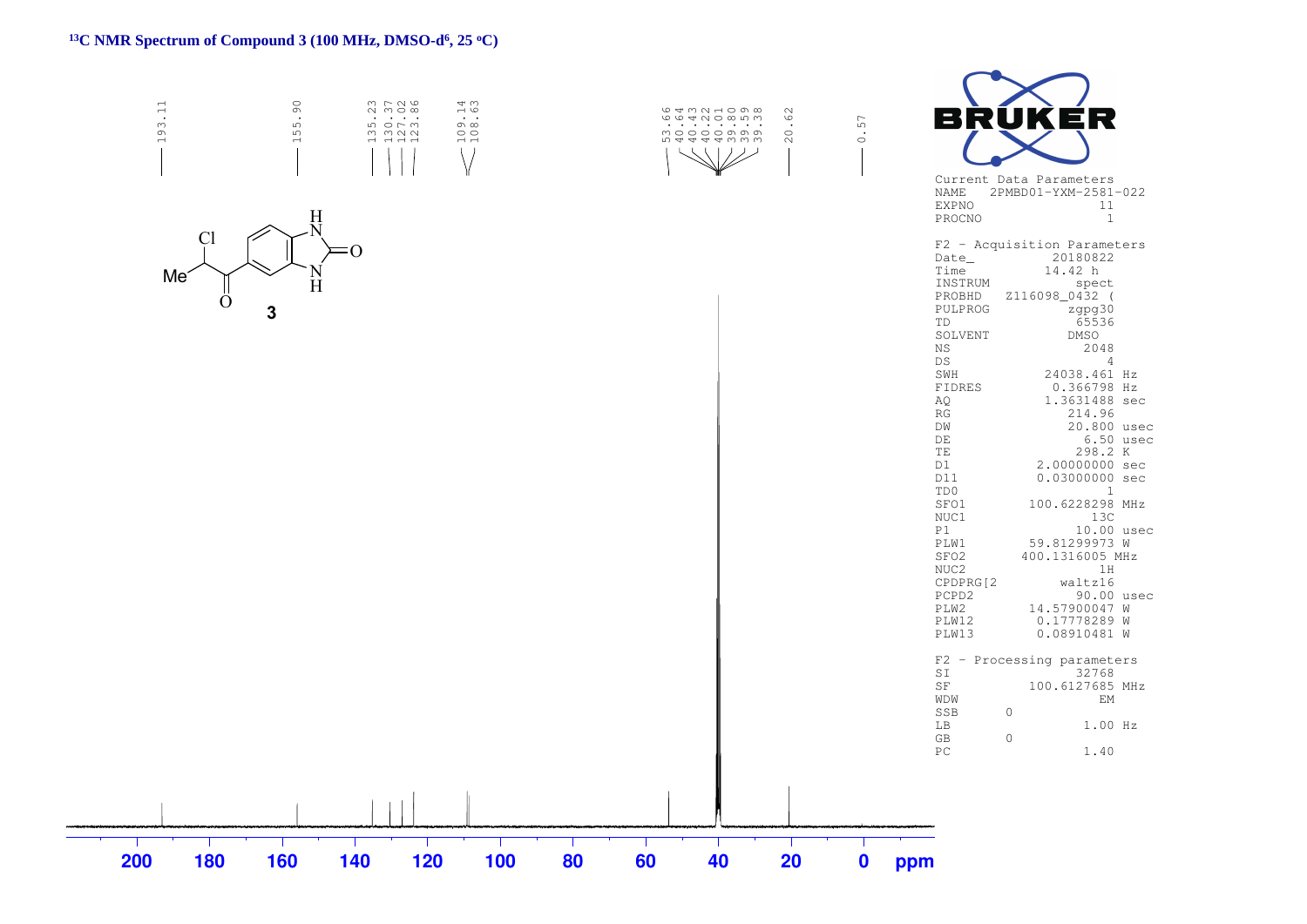#### **<sup>1</sup>H NMR Spectrum of Compound 4 (400 MHz, DMSO-d<sup>6</sup> , 25 <sup>o</sup>C)**

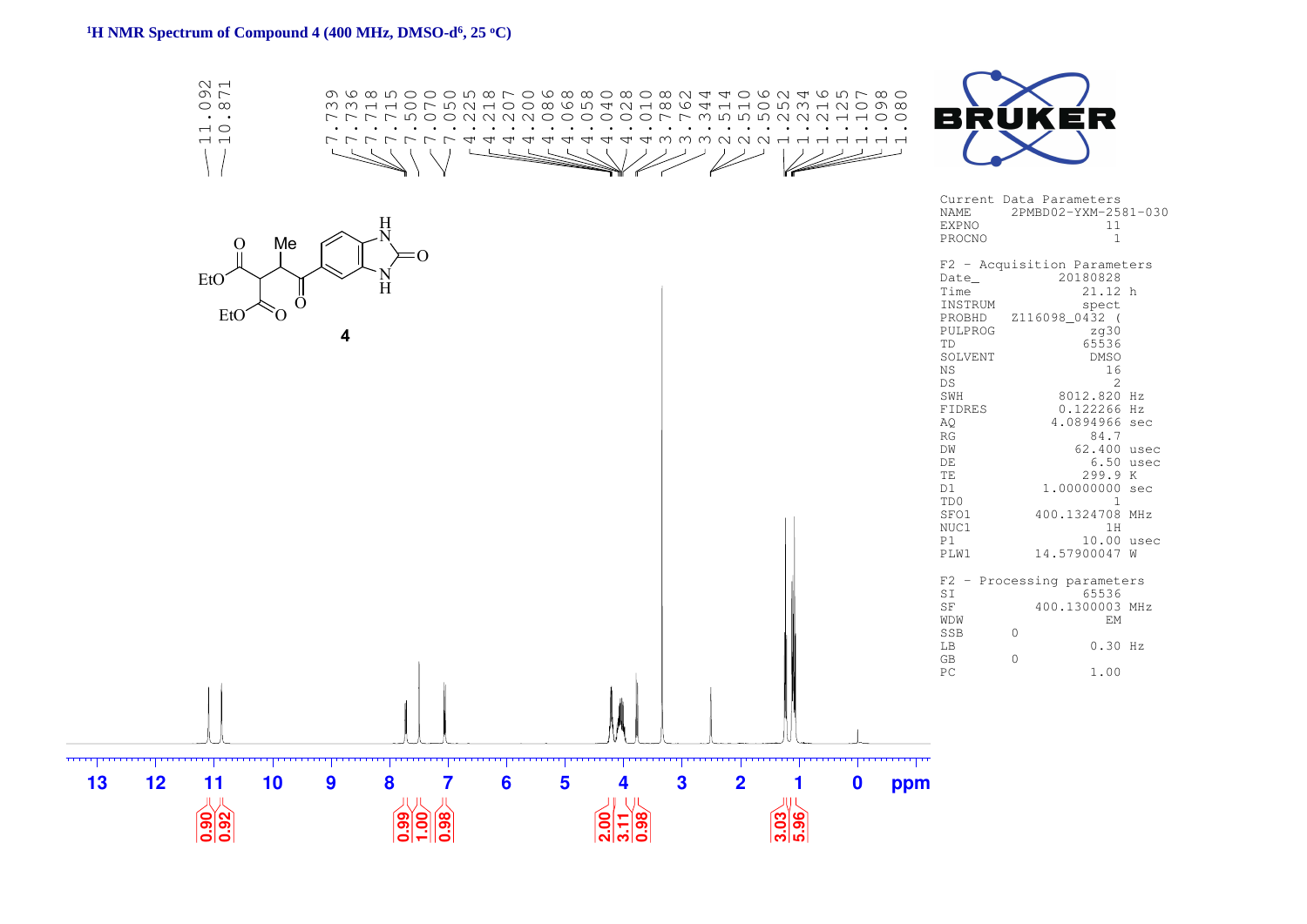#### **<sup>13</sup>C NMR Spectrum of Compound 4 (100 MHz, DMSO-d<sup>6</sup> , 25 <sup>o</sup>C)**

| 54<br>199.                                                | .71<br>35<br>$\mathfrak{S}$<br>$.168$<br>$.167$<br>$\mathfrak{S}$<br>$\overline{ }$<br>$\langle \ \rangle$ | $3000$<br>$700$<br>$700$<br>39722<br>$\rightarrow$ $\rightarrow$ $\rightarrow$ $\rightarrow$ | $108.11$<br>$108.00$<br>$\vee$ | $\setminus$<br>$\pm 1/2$<br>リノ | 77800<br>$\sim$ $\sim$ $\sim$<br>$m \, m \, m$<br>$\overline{\phantom{a}}$ $\overline{\phantom{a}}$ $\overline{\phantom{a}}$ $\overline{\phantom{a}}$<br>$\setminus$   $\setminus$ | 0.00<br>- 11 | RUK<br>ER<br>В<br>Current Data Parameters<br>2PMBD02-YXM-2581-030<br>NAME                                                                                                                                                                                                                                                                                                                                                                                                                                                                                                                                                                                                                                                                                                                                                                                                                        |
|-----------------------------------------------------------|------------------------------------------------------------------------------------------------------------|----------------------------------------------------------------------------------------------|--------------------------------|--------------------------------|------------------------------------------------------------------------------------------------------------------------------------------------------------------------------------|--------------|--------------------------------------------------------------------------------------------------------------------------------------------------------------------------------------------------------------------------------------------------------------------------------------------------------------------------------------------------------------------------------------------------------------------------------------------------------------------------------------------------------------------------------------------------------------------------------------------------------------------------------------------------------------------------------------------------------------------------------------------------------------------------------------------------------------------------------------------------------------------------------------------------|
| $\mathbf{O}$<br>EtO <sup>®</sup><br>EtO <sup>®</sup><br>Ω | Н<br>Me<br>H<br>Ő<br>4                                                                                     | ፡0                                                                                           |                                |                                |                                                                                                                                                                                    |              | <b>EXPNO</b><br>11<br>PROCNO<br>$\overline{1}$<br>F2 - Acquisition Parameters<br>20180828<br>Date_<br>20.10 h<br>Time<br>INSTRUM<br>spect<br>PROBHD<br>Z116098_0432 (<br>PULPROG<br>zgpg30<br>65536<br>TD<br>SOLVENT<br>DMSO<br>2048<br>$_{\rm NS}$<br>DS<br>$\overline{4}$<br>SWH<br>24038.461 Hz<br>FIDRES<br>0.366798 Hz<br>AQ<br>1.3631488 sec<br>214.96<br>$\mathbb{R}\mathbb{G}$<br>20.800 usec<br>DW<br>DE<br>$6.50$ usec<br>TE<br>298.2 K<br>2.00000000 sec<br>D1<br>0.03000000 sec<br>D11<br>$\overline{1}$<br>TD0<br>100.6228298 MHz<br>SFO1<br>NUC1<br>13C<br>10.00 usec<br>P1<br>59.81299973 W<br>PLW1<br>SFO2<br>400.1316005 MHz<br>NUC2<br>1H<br>CPDPRG[2<br>waltz16<br>PCPD2<br>90.00 usec<br>PLW2<br>14.57900047 W<br>PLW12<br>0.17778289 W<br>PLW13<br>0.08910481 W<br>F2 - Processing parameters<br>SI<br>32768<br>$\rm{SF}$<br>100.6127685 MHz<br>WDW<br>EM<br>$\circ$<br>SSB |
|                                                           |                                                                                                            |                                                                                              |                                |                                |                                                                                                                                                                                    |              | 1.00 Hz<br>LB<br>$\mathbb{G}\mathbb{B}$<br>$\circ$<br>PC<br>1.40                                                                                                                                                                                                                                                                                                                                                                                                                                                                                                                                                                                                                                                                                                                                                                                                                                 |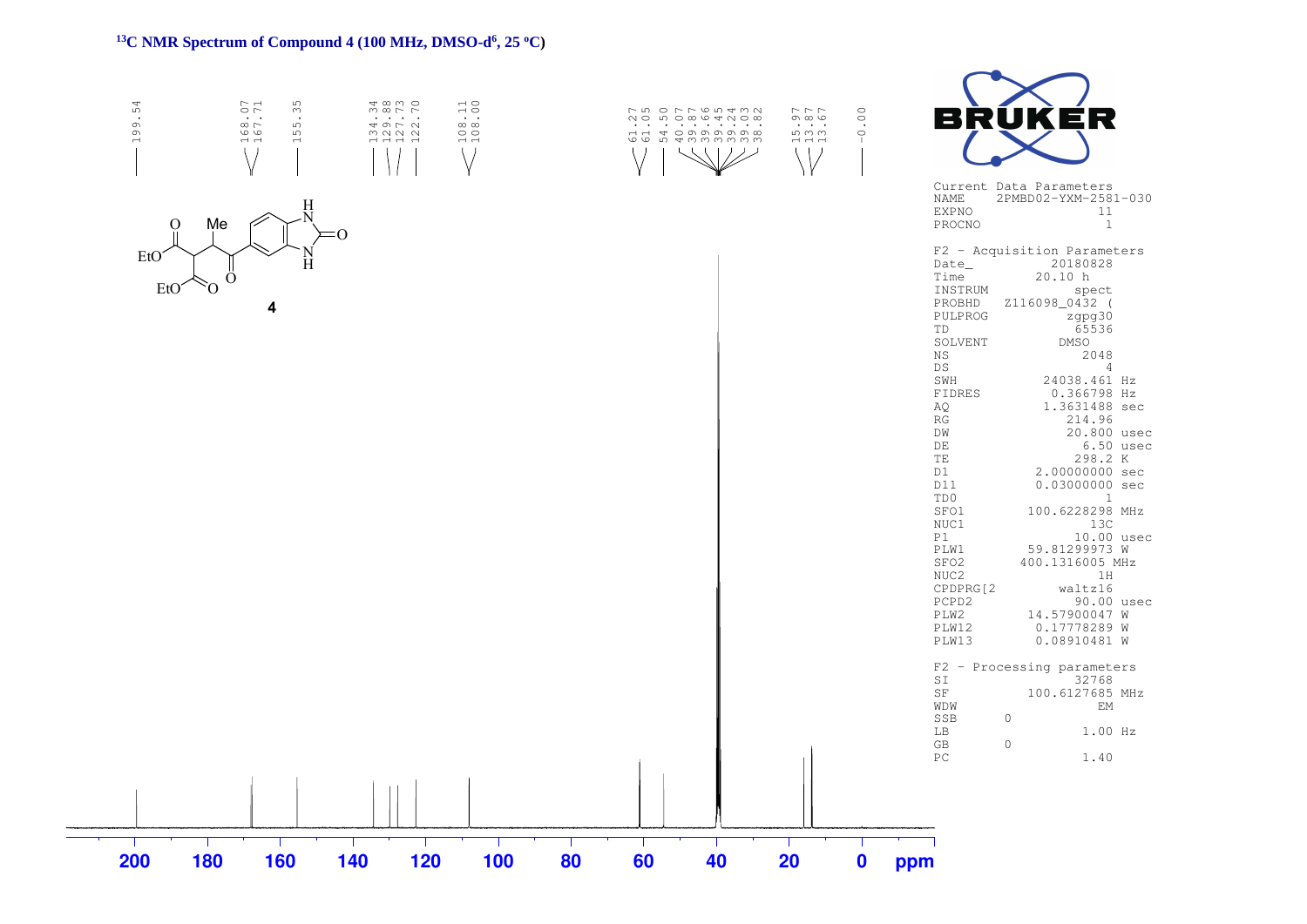#### **<sup>1</sup>H NMR Spectrum of Compound 5 (400 MHz, DMSO-d<sup>6</sup> , 25 <sup>o</sup>C)**

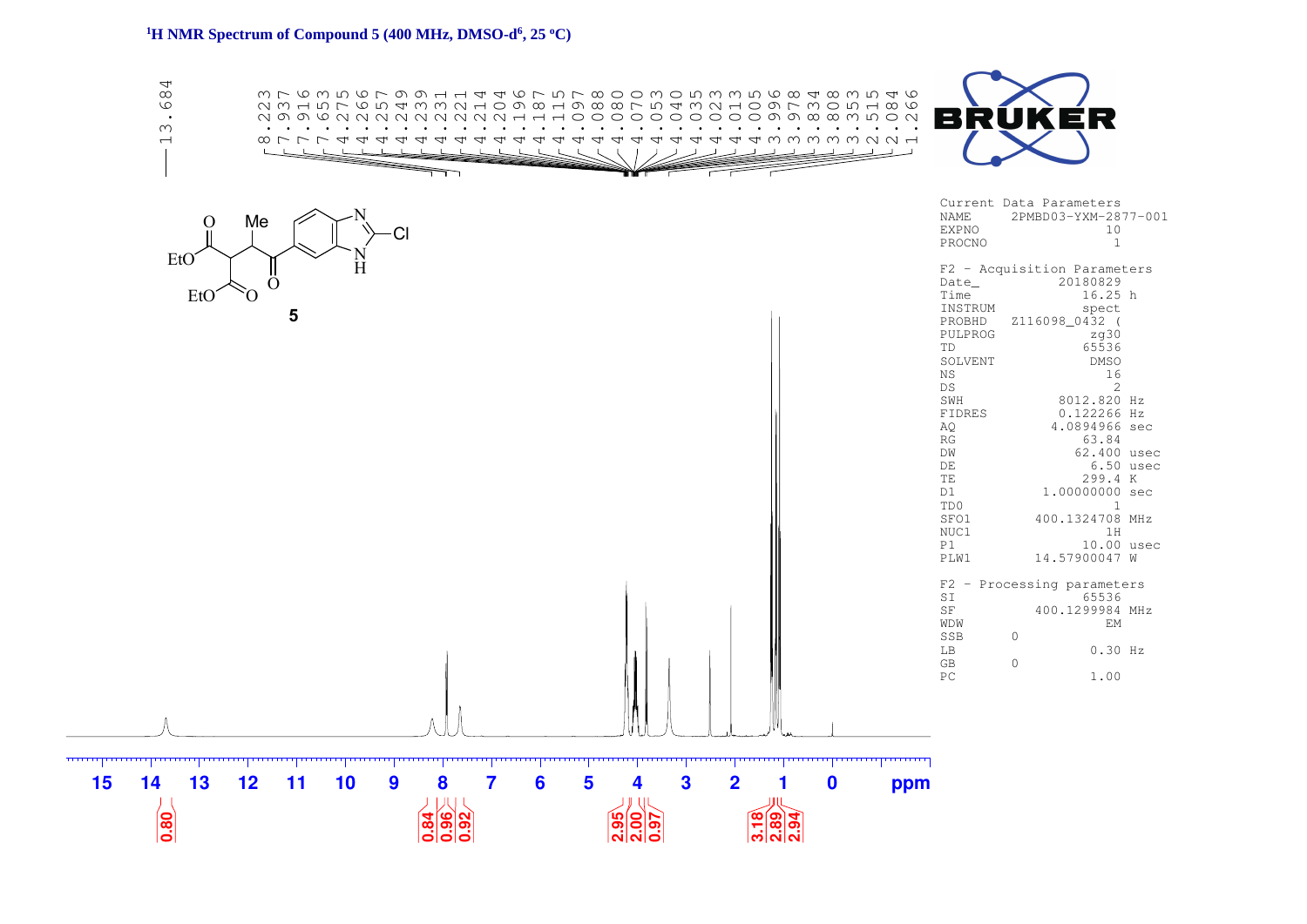### **<sup>13</sup>C NMR Spectrum of Compound 5 (100 MHz, DMSO-d<sup>6</sup> , 25 <sup>o</sup>C)**

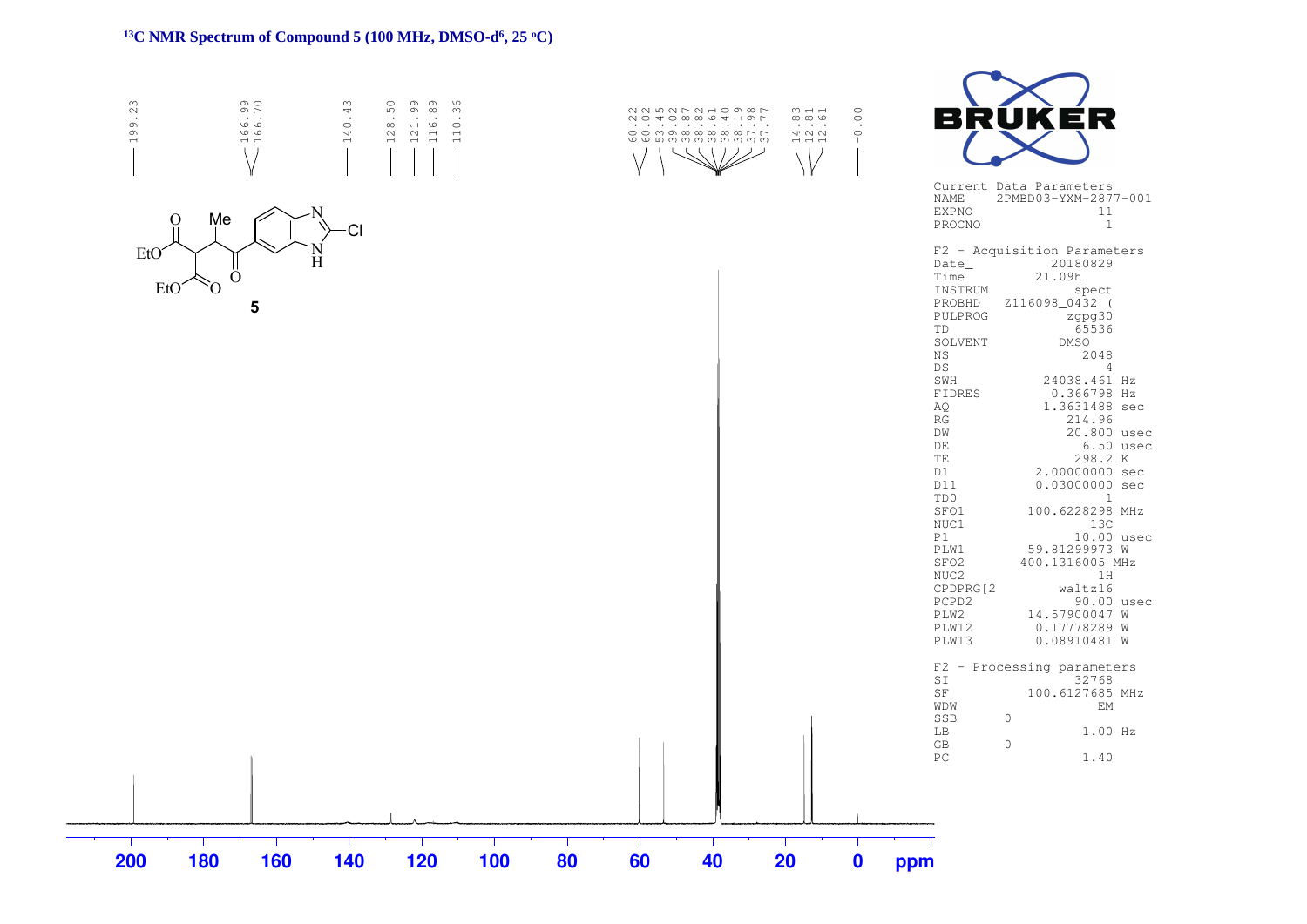## **<sup>1</sup>H NMR Spectrum of Compound 6 (400 MHz, DMSO-d<sup>6</sup> , 25 <sup>o</sup>C)**

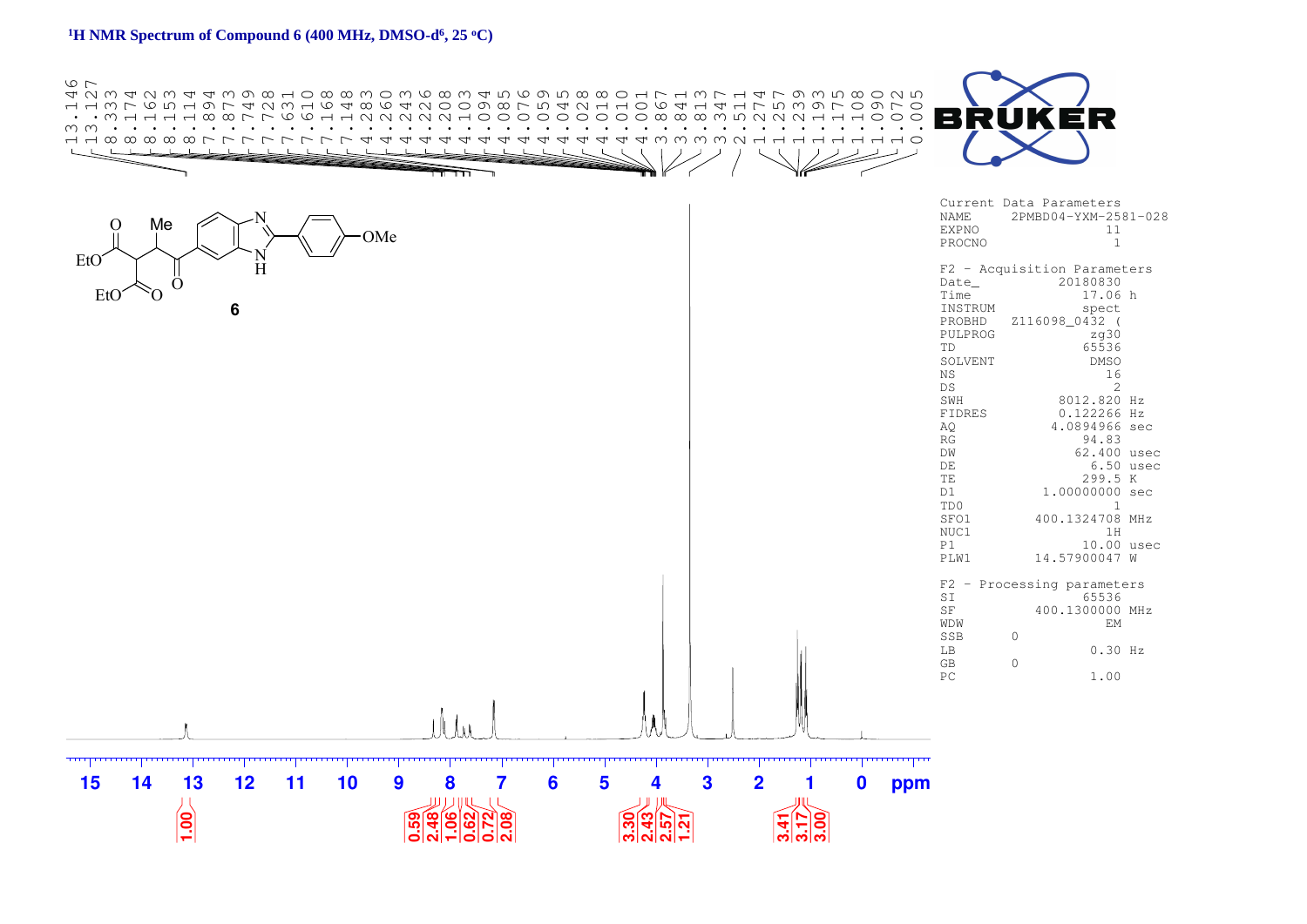# <sup>13</sup>C NMR Spectrum of Compound 6 (100 MHz, DMSO-d<sup>6</sup>, 25 °C)

| 200.86<br>88812884848888888888888<br>6666510443322222224124<br>----------------------------<br>$\langle \ \rangle$ | dwoowwwwddow<br>$Q \cup Q$<br>$\begin{array}{c} \circ \\ \circ \\ \circ \end{array}$<br>0040<br>والمناولة والأراوية والمناورة والمناورة<br>$\sim$ $\sim$ $\sim$<br>G G G D D 4 4 4 4 W W W W G G G D W W W<br>0044 | BRUKER                                                                                                                                                                                                                                                                                                                                                                                                                                                                                                                                                                                                                                                                                                                                                                                                                                                                                                                                                                                                               |
|--------------------------------------------------------------------------------------------------------------------|--------------------------------------------------------------------------------------------------------------------------------------------------------------------------------------------------------------------|----------------------------------------------------------------------------------------------------------------------------------------------------------------------------------------------------------------------------------------------------------------------------------------------------------------------------------------------------------------------------------------------------------------------------------------------------------------------------------------------------------------------------------------------------------------------------------------------------------------------------------------------------------------------------------------------------------------------------------------------------------------------------------------------------------------------------------------------------------------------------------------------------------------------------------------------------------------------------------------------------------------------|
| Me<br>O<br>OMe<br>EtO<br>H<br>O<br>Ò.<br>EtO<br>6                                                                  |                                                                                                                                                                                                                    | Current Data Parameters<br>NAME<br>2PMBD04-YXM-2581-028<br><b>EXPNO</b><br>11<br>$\mathbf{1}$<br>PROCNO<br>F2 - Acquisition Parameters<br>20180830<br>Date_<br>Time<br>21.01 h<br>INSTRUM<br>spect<br>Z116098_0432 (<br>PROBHD<br>PULPROG<br>zgpg30<br>65536<br>TD<br>SOLVENT<br><b>DMSO</b><br>2048<br>ΝS<br>$\overline{4}$<br>DS<br>SWH<br>24038.461 Hz<br>FIDRES<br>0.366798 Hz<br>AQ<br>1.3631488 sec<br>RG<br>214.96<br>DW<br>20.800 usec<br>DE<br>$6.50$ usec<br>TE<br>298.2 K<br>2.00000000 sec<br>D1<br>D11<br>0.03000000 sec<br>TD0<br>1<br>SFO1<br>100.6228298 MHz<br>NUC1<br>13C<br>P1<br>10.00 usec<br>PLW1<br>59.81299973 W<br>SFO <sub>2</sub><br>400.1316005 MHz<br>NUC2<br>1H<br>CPDPRG[2<br>waltz16<br>PCPD2<br>90.00 usec<br>PLW2<br>14.57900047 W<br>PLW12<br>0.17778289 W<br>PLW13<br>0.08910481 W<br>F2 - Processing parameters<br>SI<br>32768<br>$\rm{SF}$<br>100.6127685 MHz<br>WDW<br>EM<br>SSB<br>$\circ$<br>1.00 Hz<br>LB<br>$\mathbb{G}\mathbb{B}$<br>$\circ$<br>${\rm P}{\bf C}$<br>1.40 |
| 200<br>180<br>160<br>120<br>100<br>140                                                                             | 80<br>60<br>40<br>20<br>$\boldsymbol{0}$                                                                                                                                                                           | ppm                                                                                                                                                                                                                                                                                                                                                                                                                                                                                                                                                                                                                                                                                                                                                                                                                                                                                                                                                                                                                  |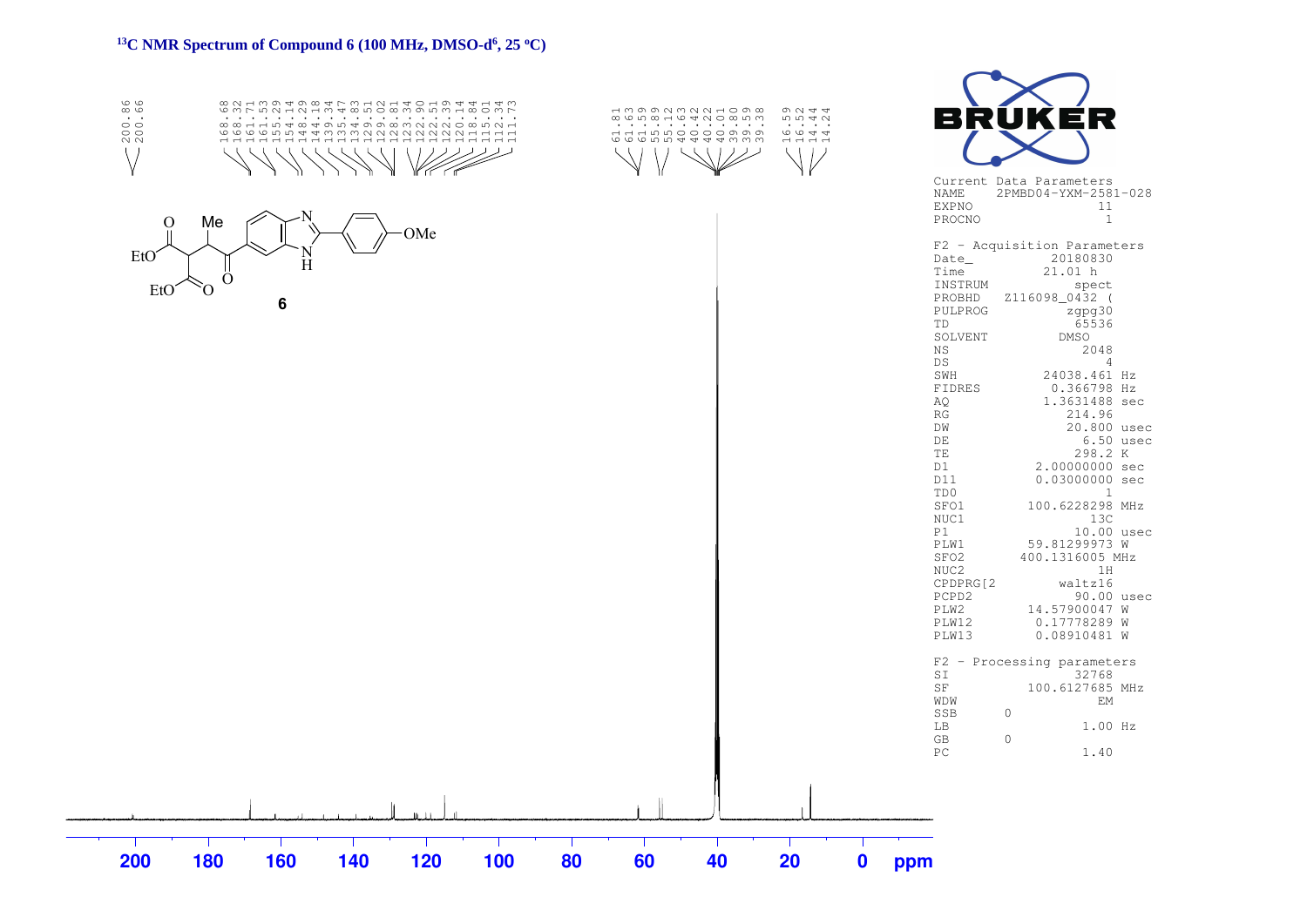